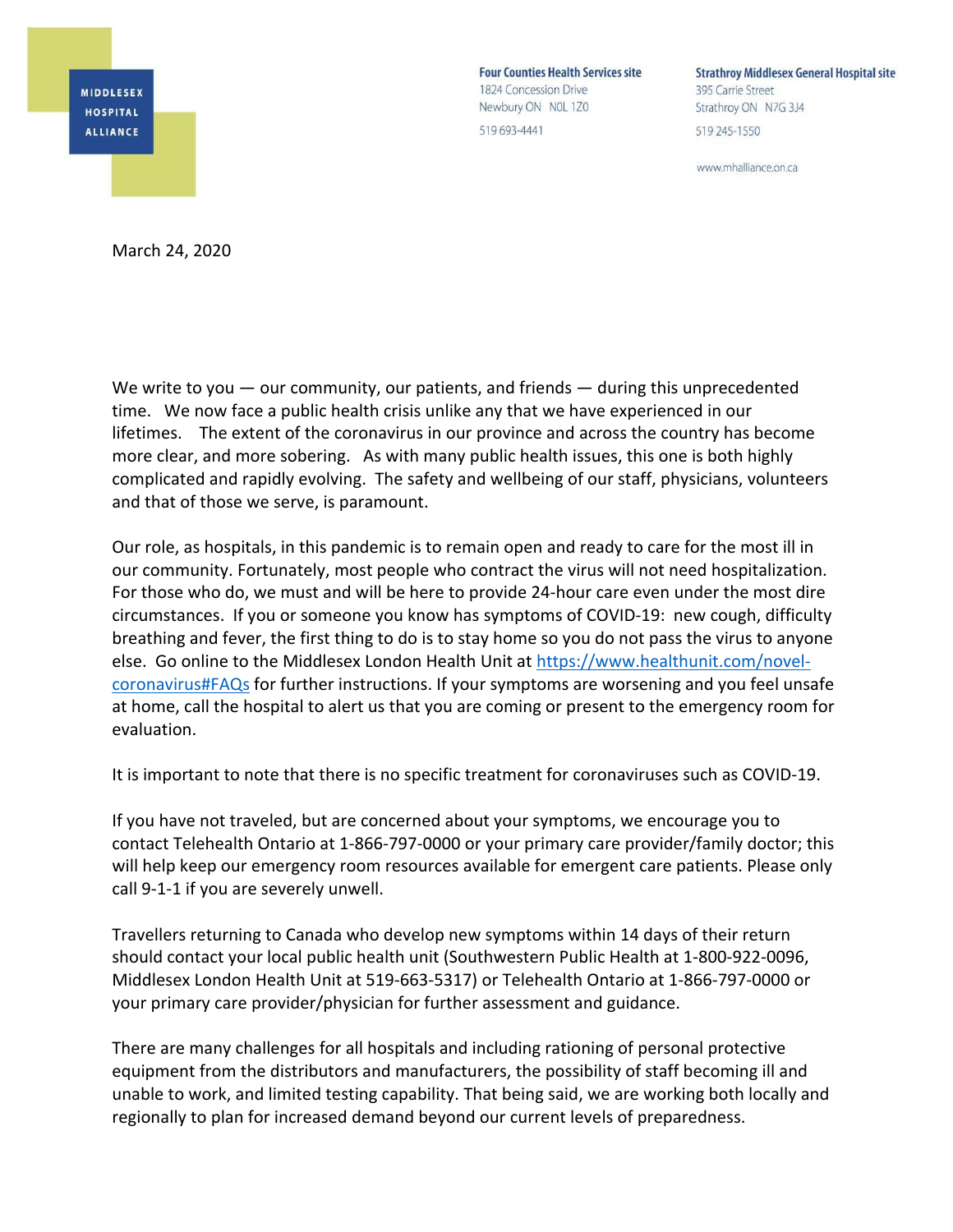The Middlesex Hospital Alliance (MHA) has adopted a number of measures to protect the public, patients, their families, and members of the MHA from the potential transmission of the COVID‐19 including:

- restricting visitors maximum 1 visitor per patient per day, and only for critical and palliative cases, as well as one guardian for children presenting to the emergency department
- postponing elective surgeries until further notice,
- reducing ambulatory care services until further notice,
- access to both hospital sites is restricted to the emergency department for both patients and visitors
- radiology services are being provided for urgent cases

We appreciate your understanding as we make changes to reduce the spread of the virus ‐ changes that we recognize create inconvenience. Thank you for your understanding, flexibility and patience.

We appreciate all you are doing to follow the critically important suggestions from credible sources such as Ontario Public Health. If you have not yet adopted these strategies, we urge you to do so! Precautions like hand washing, social distancing, staying at home if you are ill will help slow the spread of the disease. We need everyone to follow these directives. By everyone doing all you can to reduce the spread, you not only protect yourself and your loved ones, but you also help us better meet the needs of those who do become sick.

At MHA, and at every health care organization, we are always preparing for emergencies, and that preparation is serving us well right now. BUT this is different. MHA is here for you. We are adopting best practices, based on the most current information and resources from Ministry of Health and Long Term Care and Public Health Ontario.

We are in awe and proud of our staff and physicians who have stepped up in so many ways during these unprecedented times. We know how caring, committed and skilled our workforce is. To see them continue to care so well for patients and for each other is extremely gratifying. In addition to the clinical staff, we also want to recognize all the non-clinical and support staff who are also working very hard through this crisis. Their contributions are invaluable.

If readers are looking for things they can do: expressions of support and appreciation from the community would mean so much to our staff and physicians during this time. If you would like to reach out to them, please share your comments at shoutout@mha.tvh.ca and we will ensure your messages are seen by our staff.